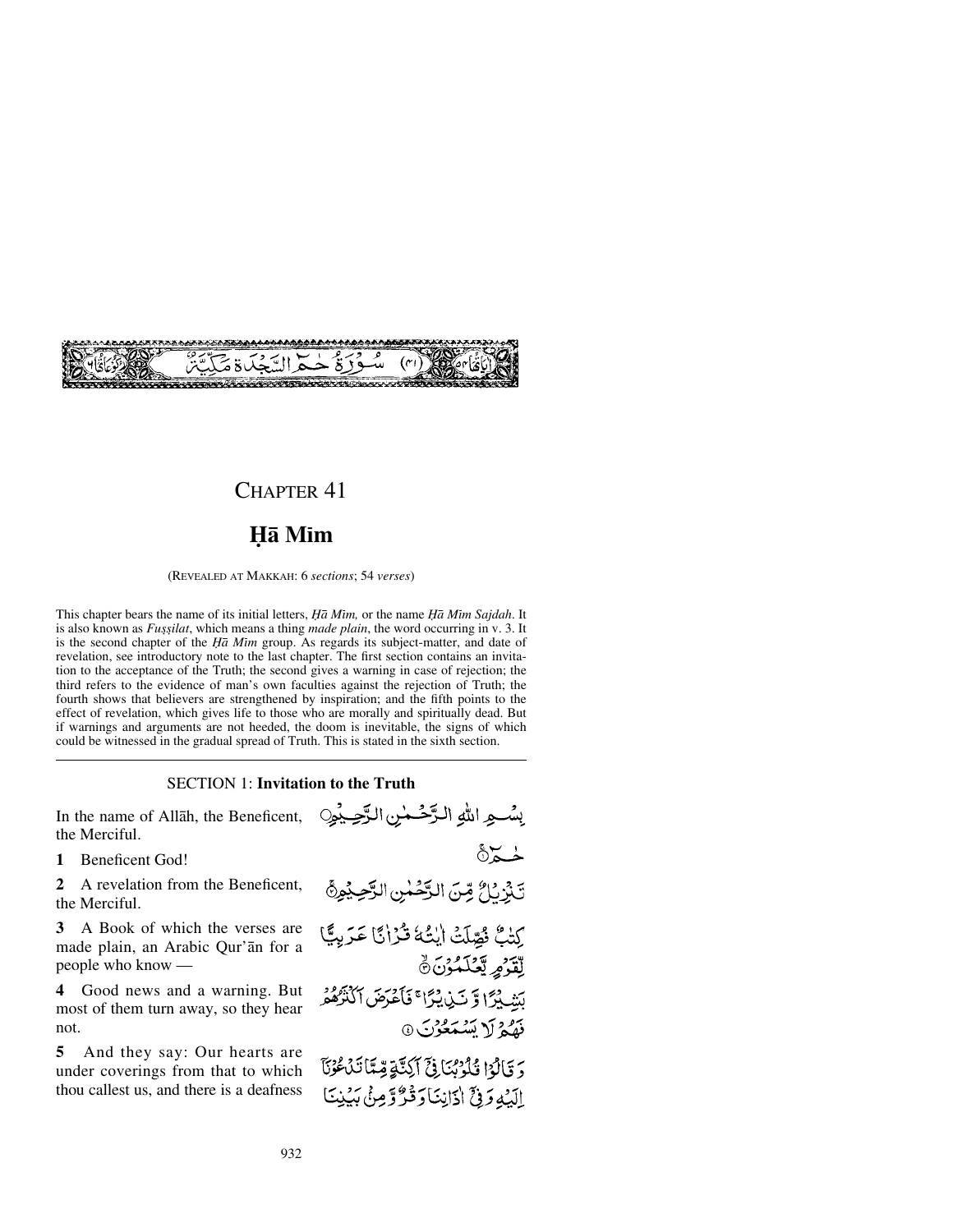in our ears, and there is a veil between us and thee, $<sup>a</sup>$  so act, we too are acting.</sup>

**6** Say: I am only a mortal like you. It is revealed to me that your God is one God, so keep in the straight path to Him, and ask His protection. And woe to the polytheists!

**7** Who give not the poor-rate, and who are disbelievers in the Hereafter.

**8** Those who believe and do good, for them is surely a reward never to be cut off.

دَ بَدْنِكَ حِجَابٌ فَاعْدَاثِي أَنَّنَا عَمِلُوُنَ۞

قْ\ اِتِّيَآ آنَا يَشَرُّ مِّنْذَلَكُمْ يُوْتِحْي إِنَّ آتَيْمَآ الصَّكْمَرْ إِلَٰهُ وَّإِحِيثَ فَاسْتَقِيَنُواْ اليَّٰبُهِ وَاسْتَغْفِرُوهُ وَوَيِّلُ لِّكْمُشْرِكِيْنَ۞ الَّذِيْنَ لَا يُؤْتُوْنَ الزَّكْرِةَ وَهُمْ بِالْأَخِرَةِ هُمْكَفِرُونَ۞ إِنَّ الَّذِينَ إِمَنُوا وَعَبِدُوا الصَّلِحٰتِ لَّهُمْ آَجَرٌ غَيْرُ مَنْنُوْنٍ ﴾

#### SECTION 2: **The Warning**

**9** Say: Do you indeed disbelieve in Him Who created the earth in two days, and do you set up equals with Him? That is the Lord of the worlds.

**10** And He made in it mountains above its surface, and He blessed therein and ordained therein its foods, in four days;*<sup>a</sup>* alike for (all) seekers.*<sup>b</sup>*

قُلْ أَيِنَّكُمْ لَتَكْفُرُونَ بِالَّذِي خَلَقَ الْكِتَرْضَ فِي يَوْمَيْنِ وَتَجْعَلُوْنَ لَهُ آنَكَادًا فَخَلِكَ مَنِّ الْعُلَمِيْنَ ﴾ رَجْعَلَ فِيُهَا بَرَوَاسِيَ مِنْ ذَرْقِهَا وَبْدَكَ فِيْهَا دَتَكَّ مَ فِيهَا آَذْدَاتَهَا **فِيَّ آَئِنِ بَعَدَةِ آَيَّامِرُّ سَوَآَءَ لِّلِسَّآَئِلِيْنَ** @

10*b.* The meaning of this passage is that the foods which are made in the earth are equally accessible to all seekers.

<sup>5</sup>*a.* Note that the coverings of the hearts, the deafness of the ears and the hanging of the veils are used simply to indicate their own determined rejection of the Truth. They resolved neither to open their hearts, lest the Truth should enter them, nor to lend their ears so that they might even hear the preaching of the Prophet. In fact, it was their own act which brought about that consequence.

<sup>10</sup>*a.* For the creation of the heavens and the earth in six days, see 7:54*a*; the day in fact stands for a stage in growth. The making of the earth in two days and the making on it of the mountains, rivers and of plant and animal life in four days is really one continuous process, there being six days or six stages in all. The first stage is the throwing off of the cosmic matter called the earth; the second stage is the cooling of its surface; the third is the making of the mountains; the fourth is that of blessing it by waters and making in it rivers; the fifth and the sixth stages are spoken of as the ordaining of foods, being, in the first place, the growth of plant life and, in the second, the growth of animal life, culminating in the creation of man. That the creation in six days does not refer to the time actually taken in making the heavens and the earth, which is still going on, is noted even by the earlier commentators.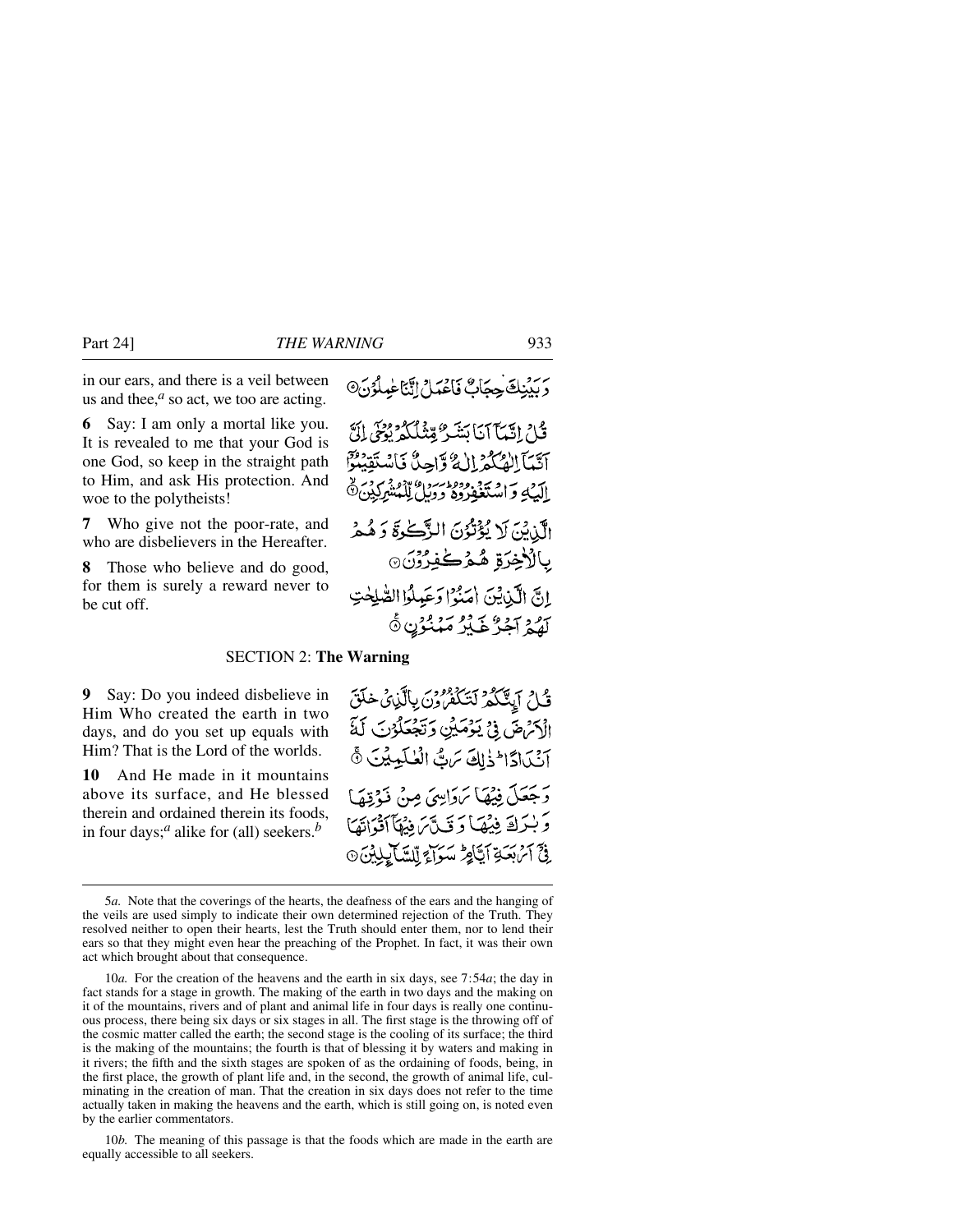**11** Then He directed Himself to the heaven and it was a vapour, so He said to it and to the earth: Come both, willingly or unwillingly. They both said: We come willingly.*<sup>a</sup>*

**12** So He ordained them seven heavens in two days,*<sup>a</sup>* and revealed in every heaven its affair. And We adorned the lower heaven with lights, and (made it) to guard.*<sup>b</sup>* That is the decree of the Mighty, the Knowing.

**13** But if they turn away, then say: I warn you of a scourge like the scourge of 'Ād and Thāmūd.<sup>*a*</sup>

**14** When messengers came to them from before them and behind them,*<sup>a</sup>* saying, Serve nothing but Allåh, they said: If our Lord had pleased, He would have sent down angels. So we are disbelievers in that with which you are sent.

ثَّعَقَ انْسَتَوْيَ إِلَى السَّيِّبَاءِ وَهِيَ دُخَانٌ فَقَالَ لَهَا وَلِلْأَنَّ ضِ ائْتِيَا طَوْعًا أَذْ كَرْهًا كَالَتَآَآتَيْنَاطَآبِعِيْنَ۞ فَقَضْهُنَّ سَبْعَ سَمْوٰتٍ فِي يَوْمَيْن رَ آدْنَى فِيْ كُلِّ سَيَأَءِ آمْيَرَهَا ۖ دَ رَبَّنَّا السَّيَاءَ الدُّنبَابِيَصَابِيُهِمَّ وَجِ ذٰلِكَ تَقْرِيْزُ الْعَزِيْزِ الْعَلِيُّ فَإِنْ آءَ بِرُوْدٍ فَقَبْلَ آنَ زَنْتُكُمْ صُعِقَةً قِتْتُلَ صٰعِقَةِ عَادِ وَ شَمُورَ ﴾ اِذْ جَآءَ تَهُمُّ الرَّسُلُ مِنْ بَيْنِ آيِنِيُمْ دَمِنْ خَلِّفْهِمْ اَلاَّ نَعْبُ كُنَّ الدَّامَاتِيَ ۖ قَالُوْا لَوْ شَآءَ رَبَّنَا لَاَنْزَلَ مَلَّيْكَةً فَأَنَّابِعَاً أَمُ سِلْتُمْرِيهِ لَفِرُوْنَ @

12*a.* Just as, about the earth, it is stated in v. 9 that it was created in two days or in two stages, we are told here about the heavenly bodies that they, too, were created in two days or two stages. The creation of heavenly bodies is thus subject to the same law. For the seven heavens, see 2:29*b*. The words that follow — *and revealed in every heaven its affair* — show that everything created in nature serves a purpose.

12*b.* See 37:7*a*.

13*a.* The first 13 verses of this chapter were recited by the Holy Prophet when 'Utbah ibn Rabi'ah came to him with a message from the Quraish. The message was to the effect that the Prophet should discontinue speaking ill of their gods and condemning their ways, and then they would be willing to make him their chief, or give him the most beautiful woman in marriage, or collect wealth for him. When 'Utbah had delivered his message, the Prophet read these verses; but when he reached v. 13, warning the Makkans of the fate of 'Ad and Thamūd, 'Ubtah entreated him to speak no more, and went back to the Quraish to make known to them the Prophet's reply (Rz).

14*a.* The coming of the prophets from before and behind signifies their impressing the truth of their message upon their people in every possible way. Some understand the coming of the prophets from near and from far (JB).

<sup>11</sup>*a.* Note that heaven is here plainly spoken of as being originally *dukhån*, *smoke*, *vapour* or *gaseous matter*. The command to creation to come willingly or unwillingly is a reference to the Divine laws working in nature. Everything created, whether in the heavens or the earth, is subject to law. The existence of one law throughout the universe is clear evidence of the existence of One God, the Maker of that law.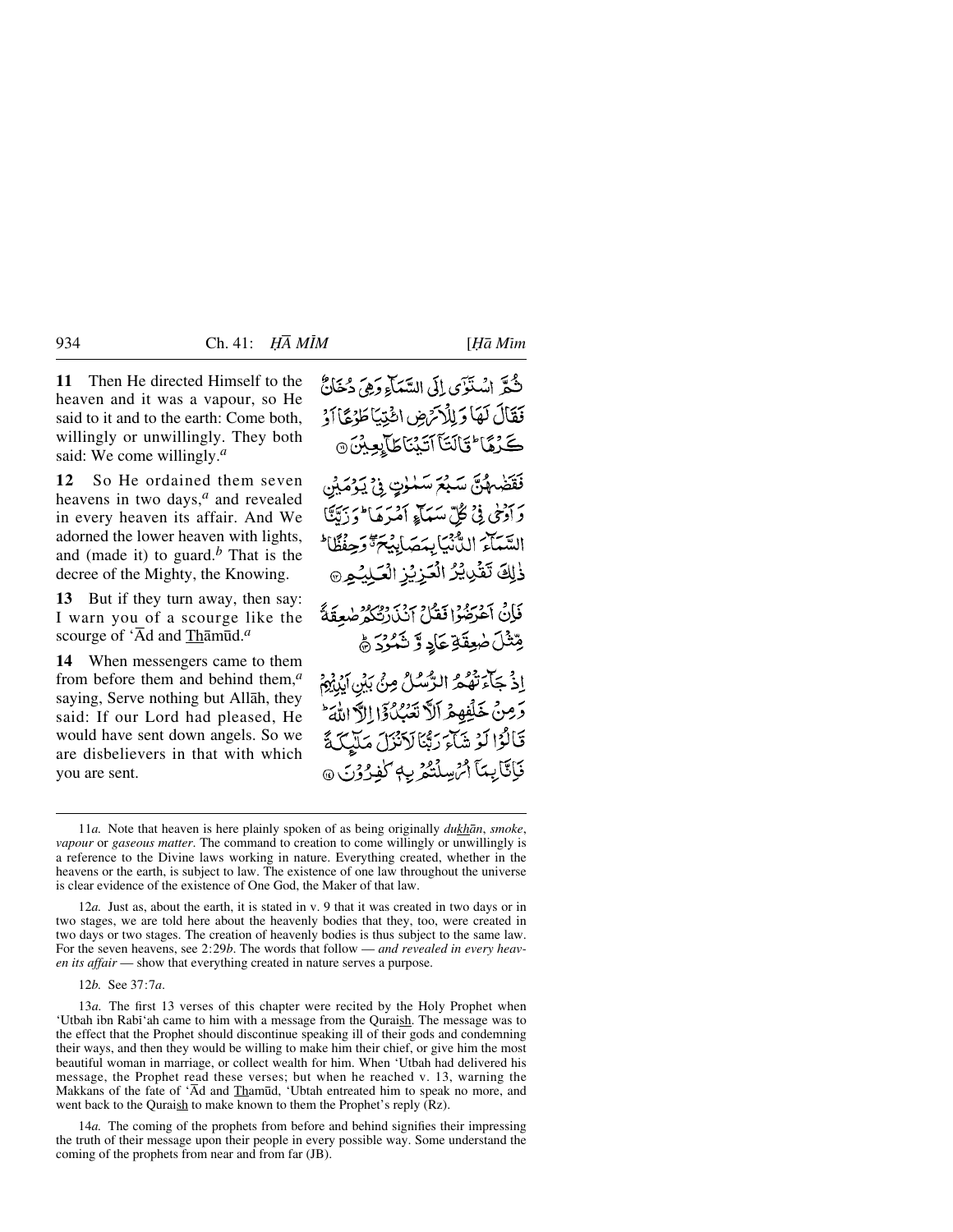**15** Then as to  $\overline{A}d$ , they were unjustly proud in the land, and said: Who is mightier than we in power? See they not that Allåh Who created them is mightier than they in power? And they denied Our messages.

**16** So We sent on them a furious wind in unlucky days that We might make them taste the chastisement of abasement in this world's life. And the chastisement of the Hereafter is truly more abasing, and they will not be helped.*<sup>a</sup>*

**17** And as for Thāmūd, We showed them the right way, but they preferred blindness to guidance, $<sup>a</sup>$  so the scourge</sup> of an abasing chastisement overtook them for what they had earned.

**18** And We delivered those who believed and kept their duty.

فَأَمَّا عَادٌ فَأَسْتَكَبَّرُوْا فِي الْأَحْمَٰضِ بِغَيْرِ الْجَقِّ وَقَالُوْا مَنْ آشَنُّ مِنَّ قُوَّةً أَوَلَّمُ يَرَدُا أَنَّ اللَّهَ الَّذِينَ خَلَقَهُمْ هُوَ أَنْبَ لَّهُ مِنْهُمْ قُوَّةً ۚ وَ كَانْزُا بِأَيْتِنَا بَجْحَلُّوْنَ @ فَأَرْسَلْنَاعَلَنۡهِمۡ رِبۡكَا صَرۡصَرًٗا ۚ ذِيۡ آيَّامِ نَّجِسَاتٍ لِّنُزِنِيَّقَهُمْ عَـزَاتَ الْخِزْى فِي الْحَيْوةِ اللَّهُ بِبَا وَلَعَنَابُ الْأَخِيرَةِ آخَرُ بِي دَ هُمْ لَا يُنْصَرُوْنَ ۞ دَ أَمَّا نَبْعُوْهُ مَهْسَدَةٍ! وَ فَاسْتَحَتَّوا الْعَمْى عَلَى الْهُبْنِي فَآخَذَةٌهُمْ صٰعِقَةٌ الْعَذَابِ الْهُوُنِ بِيَاكَانُوْا يَكْسِبُوْنَ﴾ وَتَجَّيْنَا الَّذِيْنَ امْنُوْا وَكَانُوْا يَتَقَوُّنَ ﴾

# SECTION 3: **Man's Evidence against Himself**

**19** And the day when the enemies of Allåh are gathered to the Fire, they will be formed into groups.

**20** Until, when they come to it, their ears and their eyes and their skins will bear witness against them as to what they did.*<sup>a</sup>*

**21** And they will say to their skins: Why bear ye witness against us? سرديه وجي و سرح ديد.<br>و يوه بحشير اعداء الله إلى التَّابِر فَهْكُمْ يُؤْمَنَ عُوْنَ ۞ حَتَّىٰ إِذَا مَا حَآءُ ذِهَا شَهِيدَ عَلَيْهِ مِرْ یه دود دستوراه و د خلوده دیدا ڪَ ٽُوُ اِ بَعْبَدَگونَ @ 5 قَالُوْٓا لِجُلُّوۡدِهِمۡ لِمَ شَهۡدُتُّهُ عَلَيۡنَا ۖ

<sup>16</sup>*a.* The Quraish are warned in these words of an abasing punishment in this life, and a still more abasing punishment in the Hereafter. Their *unlucky days* were the days of drought.

<sup>17</sup>*a. 'Amå* (blindness) is metaphorically used in relation to the mind, as meaning *erring*; the connection between the two meanings being the *not finding* or *not taking the right way* or *the being blind in respect of the mind* (LL).

<sup>20</sup>*a.* The bearing of witness by the ears and the eyes and the skin shows the truth of the law that the consequences of evil deeds will become manifest.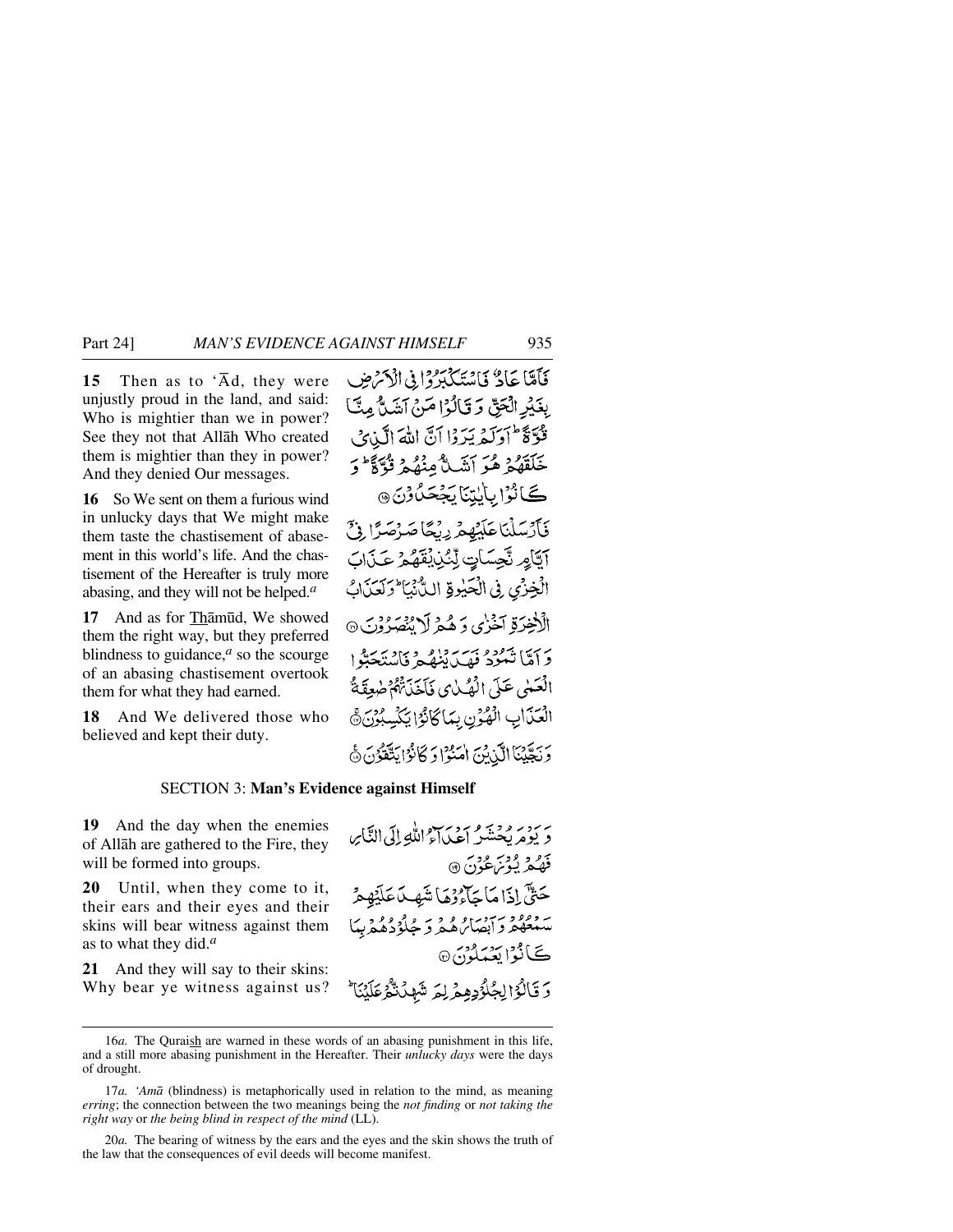They will say: Allåh Who makes everything speak has made us speak, and He created you at first, and to Him you are returned.

**22** And you did not cover yourselves lest your ears and your eyes and your skins should bear witness against you, but you thought that Allåh knew not much of what you did.

**23** And that, your (evil) thought which you entertained about your Lord, ruined you, so have you become of the lost ones.

**24** Then if they are patient, the Fire is their abode. And if they ask for goodwill, they are not of those who are granted goodwill.*<sup>a</sup>*

**25** And We have appointed for them comrades,*<sup>a</sup>* so they make fair-seeming to them what is before them and what is behind them, and the word proved true against them among the nations of jinn and men that have passed away before them: they are surely losers.

قَالُوْٓا ٱنْطَقَنَا اللَّهُ الَّذِينَ ٱنْطَقَ كُلَّ شَيۡءٍ وَّهُوَخَلَقَكُمۡ آوَّلَ مَسَدَّةٍ ۚ وَّ إِلَيْكِ تُرْجَعُوْنَ ۞

وَ مَا كَنْتُمْرِ تَسْتَتِرْدُنَ أَنْ يَتَنْهَكَ عَلَّنْكُمْ سَيُعْكُمْ وَلَاَ أَبْصَارُكُمْ وَكَلَّ جُلُوْدُكُمْ وَلٰكِنَّ ظَنَنْتُمْ ٱنَّ اللَّهَ لَا يَعْلَمُ ڪَٽِبُرًّا مِّيَّا تَعْمَلُوْنَ ۞

وَ ذٰلِكُمْ ظَنُّكُمُ الَّذِيۡ ظَنَنۡتُمۡ بِرَتَّكُمۡ أَمَ دٰلَكُمْ فَأَصْبَحْتُمْ مِّنَ الْخَسِرِيْنَ ۞ فَإِنْ يَصْدِرُدُا فِيَالِيَّاسُ مَنْدَسَى لَّعْدِمٍ مِّ وَإِنْ يَسْتَعْبَبُوْا فَيَاهُمْ مِّنَ الْمُعْتَبِيْنَ@ دَ قَيْقَهُنَّا كَوْمٍ قُدْيَاءَ فَيَ تَنْبُوا كَفَيْ مَّا بَيْنَ آيْدِيْهُعْرُدَ مَاخَلْفَهُمْ رَحَقٌ عَلَيْهِمُ الْقَوْلُ فِيٍّ أُمَيِرِ تَنْ خَلَتْ مِنْ قَبْلِهِمْ قِنَ الْجِنِّ وَالْإِنْسِ ۚ الفَّحْرُكَانُوْاخْسِرِيْنَ﴾

#### SECTION 4: **Believers Strengthened**

**26** And those who disbelieve say: Listen not to this Qur'ån but make noise therein, perhaps you may overcome.

**27** So We shall certainly make those who disbelieve taste a severe chastisement, and We shall certainly requite them for the worst of what they did.

وَ قَالَ الَّذِينَ كَفَرُّوْالَا تَسْهَعُوْالِهِذَا الْقُرْآنِ وَالْغَوْافِيَةِ لَعَلَّكُمْ تَغْلِبُوْنَ @

فَلَنُّنِ يُقَنَّ الَّذِينَ كَفَرَ وَاعَذَانَا شَدِينُكَا وَسَيَدْ سَيَّدُّعْ آَسْوَآَالَّيْنِيُّ ݣَانْوَا يَعْمَلُوْنَ®

<sup>24</sup>*a.* God's goodwill can be gained in this life, and for those who waste that opportunity here the only way to that goodwill is to go through the ordeal of Fire.

<sup>25</sup>*a.* These comrades are wicked companions.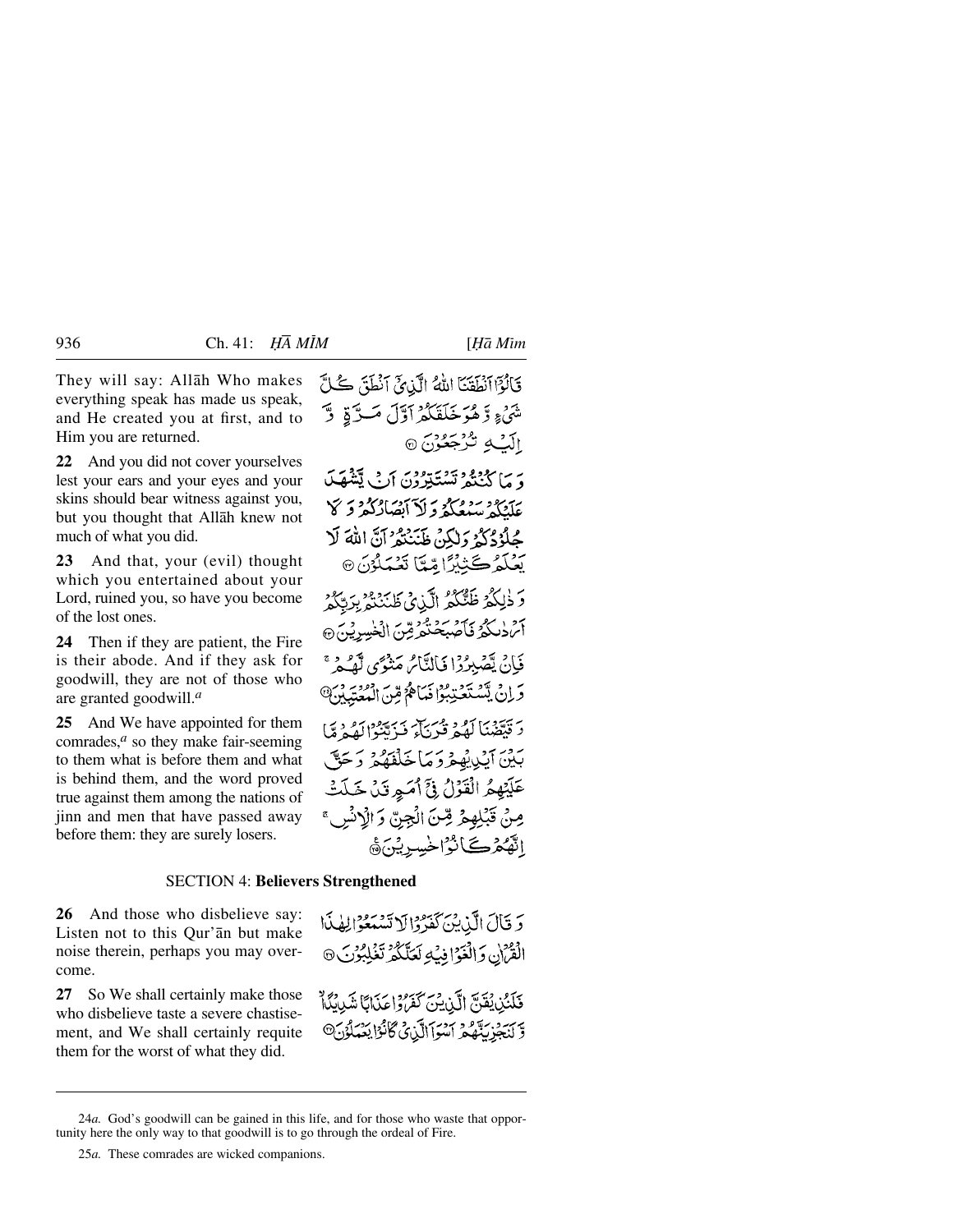**28** That is the reward of Allåh's enemies — the Fire. For them therein is the home to abide. A requital for their denying Our messages.

**29** And those who disbelieve will say: Our Lord, show us those who led us astray from among the jinn and the men that we may trample them under our feet, so that they may be of the lowest.

**30** Those who say, Our Lord is Allåh, then continue in the right way, the angels descend upon them saying: Fear not, nor be grieved, and receive good news of the Garden which you were promised.

**31** We are your friends in this world's life and in the Hereafter, and you have therein what your souls desire and you have therein what you ask for.*<sup>a</sup>*

**32** A welcome gift from the Forgiving, the Merciful.

ذٰلِكَ جَزَاءُ أَعَيْنَاءِ اللَّهِ النَّائِمَ ۚ لَهُ هُرُ فِيْهَا دَائِرُ الْخُلُّلِ جَزَاءٌ يِّعَا كَانَّوْا باينتنا بَجْحَلُونَ @

وَقَالَ الَّذِينَ كَفَرُوْارَبَّنَا اَلِّنَاالَّذَيْنِ آضَلْنَا مِنَ الْجِنِّ وَالْإِنْسِ نَجْعَلْهُمَا تَحْتَ آقَٰنَ امِنَا لِيَكُوُنَا مِنَ الْأَسْفَلُهُ

انَّ الَّذِينَ قَالَةُ ارَبُّنَا اللَّهُ ثُمَّ اسْتَقَامُوْا تَتَنَزَّلُ عَلَيْهِمُ الْمَلَيْكَةُ آلَّا تَخَافُوْا وَلَا تَحْزَنُوْا وَآبَتْ رُوَايالَهَنَّةِ الَّتِي ڪينگر ٿوعدون©

نَحْنُ آوَلِيَكَّذُكُمْ فِي الْحَيْوةِ اللَّانُيَاوَ فِي الْأَخِرَةِ ۚ وَلَٰكُمۡ فِيۡهَا مَا تَشۡتَهِيۡٓ ٱنۡشُلَٰمَ ۗ دَلَكْمُ فِيْهَا مَا نَآَءُيْنَ ﴾ نُزُلَّا مِّنْ غَفْرَيْ رَّحِيْهِ ۞

# SECTION 5: **Effect of the Revelation**

**33** And who is better in speech than one who calls to Allåh and does good, and says: I am surely of those who submit?

**34** And not alike are the good and the evil. Repel (evil) with what is best, when lo! he between whom and

وَمَنْ آِحَسَنُ قَوْلًا قِمَّتَنْ دَعَاً لِلَ اللهِ وَعَيِيلَ صَالِحًا وَّ قَالَ اِنَّتِيَ مِنَ المُسْلِمِينَ ٢ دَلَاتَسْتَوِي الْحَسَنَةُ دَلَا السَّيِّئَةُ ۖ إِذْفَحَ بِالَّتِيِّ هِيَ آَحْسَنُ فَإِذَا الَّذِيْ

<sup>31</sup>*a.* Vv. 30 and 31 show that it is in this life that the angels descend upon the faithful, giving them the joyful news that they should not have any fear. In fact, it is here, when the faithful are persecuted and oppressed, and when the powers of evil seem to have the upper hand, that such assurances are most needed, and it is here that the angels give them comfort and strength to bear hardships, and thus they ultimately overcome the forces of evil.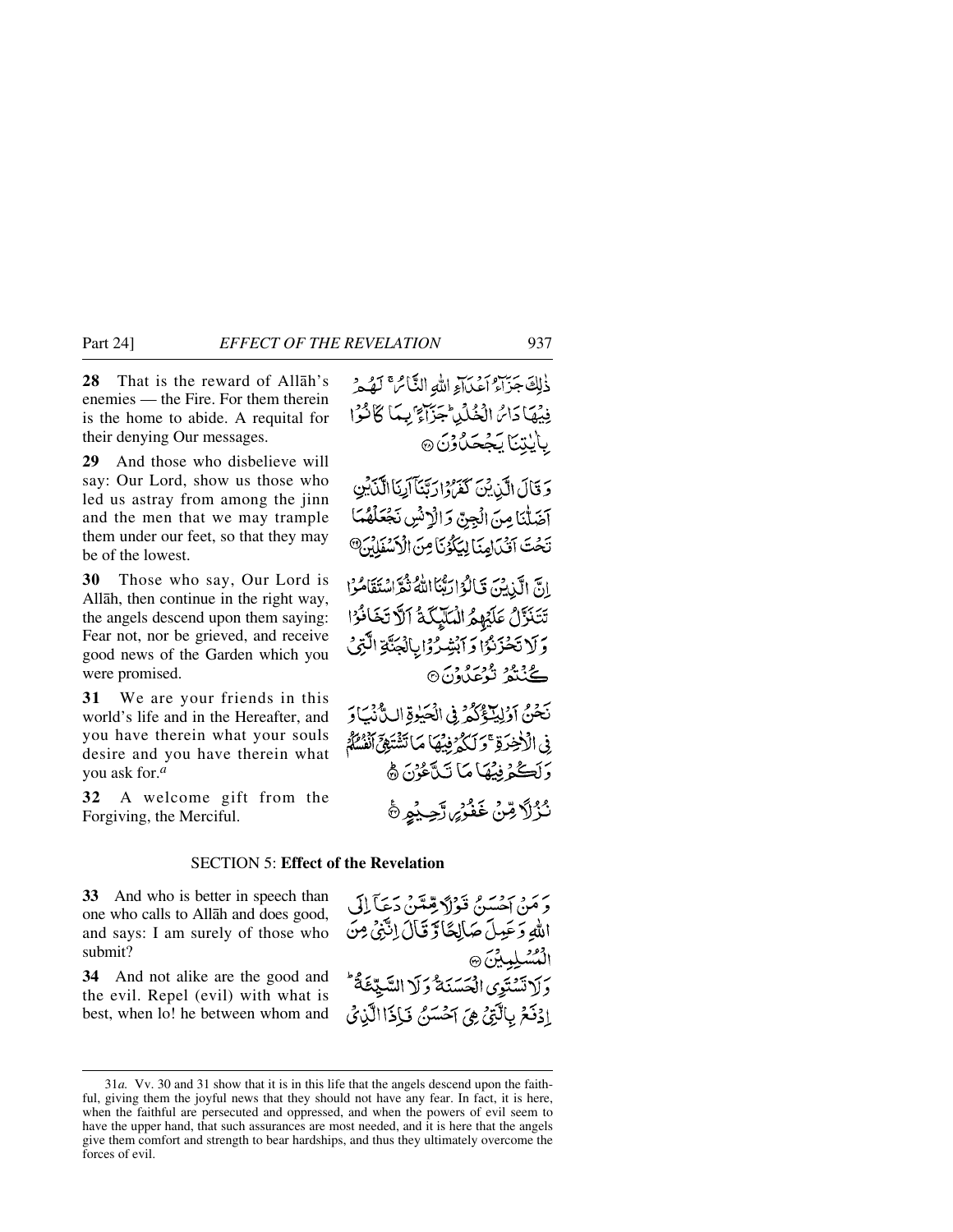thee is enmity would be as if he were a warm friend.

**35** And none is granted it but those who are patient, and none is granted it but the owner of a mighty good fortune.

**36** And if a false imputation from the devil afflict thee, seek refuge in Allåh.*<sup>a</sup>* Surely He is the Hearing, the Knowing.

**37** And of His signs are the night and the day and the sun and the moon. Adore not the sun nor the moon, but adore Allåh Who created them, if He it is that you serve.

**38** But if they are proud, yet those with thy Lord glorify Him night and day, and they tire not.*<sup>a</sup>* **Prostra- tion**

**39** And of His signs is this, that thou seest the earth still, but when We send down water thereon, it stirs and swells.*<sup>a</sup>* He Who gives it life is surely the Giver of life to the dead. Surely He is Possessor of power over all things.

**40** Those who distort Our messages are not hidden from Us. Is he then who is cast into the Fire better or he who رب بردي بر اردي كاند كرام .<br>بِيْنَكَ وَبَيْنَهُ عَلَىٰاوَةٌ كَانَّهُ وَلِيٌّ حَمِيْهِ ۞

وَ مَا يُلَقَّدِهَآ إِلاَّ الَّيْنِ ثَيْنَ صَدَرُوْا ۚ دَ مَا يُلَقُّهَآ إِلاَّ ذُرۡ حَظٍّ عَظِيْمٍ ۞ وَ إِمَّا يَنْزَغَنَّكَ مِنَ الشَّيْطُنِ نَرْجٌ فَاسْتَعِنْ بِاللَّهِ إِنَّ هُوَ السَّمِيْعُ الْعَلِيْمُ وَمِنْ الْبَيْهِ الْكَاثِرِ وَ النَّصَائِرِ وَ الشَّيْسُيُّ وَالْقَبَّرُ <sup>ط</sup>ِيَبِهِ السَّكْبُدُوْا لِلشَّمْسِ وَلَا لِلْقَمَرِ وَاسْجُلُوْالِلُهِ الَّذِي خَلَقَهُنَّ إِنْ كُنْنُو إِنَّاهُ تَعْبُدُ وَنَ® فَإِنِ اسْتَكْبَرُوْا فَالَّذِينَ عِنْدَ رَبِّكَ بِسَيْحُوْنَ لَهُ بِبِٱلْبَيْلِ وَ النَّهَارِ وَ هُ هُ لَا يَتَنْتَخَبُّوْنَ۞ دَ مِنْ إِيْتِهَ أَنَّكَ تَدَى الْأَدْضَ خَاشِعَةً فَبِأَذَآ أَنْزَلْنَا عَلَيْهَآ الْمَآءَ إِهْلَدَّتَنَ وَ ربتُ إِنَّ الَّذِيحَ سَنِيَاهَا لَهُ فِي الْمَوْنِي اِنَّةُ عَلَى كُلِّ شَيْءٍ قَيْلٍ بُنْ هِ انَّ الَّذِيْنَ بِّلْحِدُوْنَ فِيَّ الْتِيَاكَ رَجْعَةٍ بِنَ عَلَيْنَا ۖ آفَعَيْنَ تَكَفَّىٰ فِي النَّبَايِهِ

38*a.* The recitation of this verse is followed by an actual prostration; see 7:206*a*.

39*a.* The *still earth* signifies land dried up and without herbage; its stirring indicates its moving with life and its swelling the producing of herbage. This is entirely metaphorical. It indicates that, when Divine revelation comes, it gives a new life to men. Attention is called to this in the words that follow. The effect of rain upon earth is likened to the effect of the Qur'ån upon the hearts of men. *Dead* here are the spiritually dead.

<sup>36</sup>*a.* The previous verse teaches the repelling of evil with good. This verse suggests another remedy for evil. The primary significance of *nazagha-h∂* is *he charged him with vice* or *spoke evil of him* (T). It is in this sense that the word is used here and the context makes it clear. It is also used in this sense in 7:200; see 7:200*a*. It also means *intrusion on* or *interference in an affair for the purpose of causing mischief in it* (R), and the word is used in this sense in 12:100. The Prophet is here told that, if his work is interfered with by evildoers or if false imputations are made against him, he should seek refuge in Allåh, and Divine help, which always comes to the righteous, will make truth triumphant.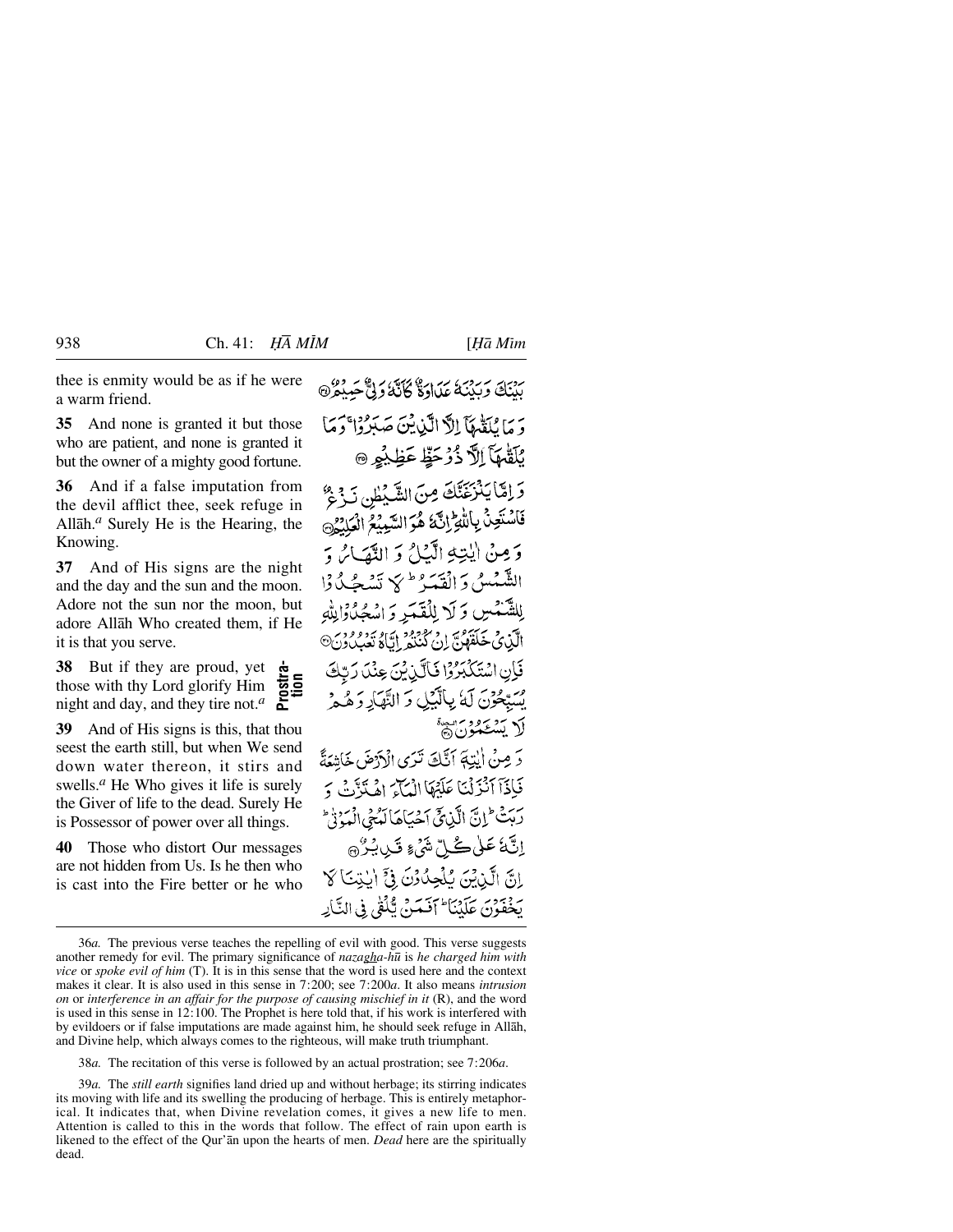comes safe on the day of Resurrection? Do what you like, surely He is Seer of what you do.

**41** Those who disbelieve in the Reminder when it comes to them, and surely it is an Invincible Book:

**42** Falsehood cannot come at it from before or behind it: a revelation from the Wise, the Praised One.

**43** Naught is said to thee but what was said to messengers before thee. Surely thy Lord is the Lord of Forgiveness and the Lord of painful Retribution.

**44** And if We had made it a Qur'ån in a foreign tongue, they would have said: Why have not its messages been made clear? What! a foreign (tongue) and an Arab!*<sup>a</sup>* Say: It is to those who believe a guidance and a healing,*<sup>b</sup>* and those who believe not, there is a deafness in their ears and it is obscure to them. These are called to from a place afar.

حَكِرٌ ام مَّنْ يِّأَنَّ أَمِنًا يَزْمَرالُقِيٰمَةِ ۖ اغْدَلُوْاهَاشِفْتُوْ "اتَّدَّبْدَاتْغَدَلُوْنَ بَصِبِيْرٌ۞ انَّ الَّذِيْنَ كَفَرُوْا بِالذَّكْرِلَةَاجَاءَهُمْ وَ إِنَّهُ لَكِتْبٌ عَزِيْنُهُمْ لَهَ يَأْتِيْهِ الْيَاطِلُ صِنْ بَيْنِ يَدَيْهِ دَ لَا مِنْ خَلْفةٌ تَذْرُ لِيٌّ قِنْ جَبِيْهِ جَهْزٍ مَا يُقَالُ لَكَ إِلَّا مَا قَبْلُ قِيْلَ لِلرُّسُ مِنْ قَبْلِكَ إِنَّ يَهَلَّكَ لَذُوْ مَغْفِ وَّذُرُعِقَابِ الِيُمِرِ® دَ لَهُ حَعَلْنَاهُ قُدْأَنَّا أَعْجَمِيًّا لَقَالُوْا أَوْ لَا فُصِّلَتْ أَيْتُهُ ۖ وَآَعَجَبِيٌّ وَعَزَنِيٌّ فَيْلٌ هُوَ لِلَّذِينَ اٰمَنُوْا هُدًّى وَشِفَاءٌ وَ الَّذِيْنَ لَا يُؤْمِنُوْنَ فِيَّ اٰذَانِهِ حَرَّ دَ فَيْ وَهُدَ عَلَيْهِمْ عَسَى أُولَدٍ يُنَادَرْنَ مِنْ مَّڪَانِ بَعِيْكِي هُ

وَكَفَنْ انْتَنْتَا مُؤْسَى الْكُتْبَ فَالْحُثْلُفَ فِيْهِ ۚ وَ لَوۡ لَا كَلِمَةٌ سَيَقَتۡ مِنۡ تريبُكَ لَقَضِيَ بَيْنَهُمْ وَ اِنَّهُمْ لَفِي

شَكَّ مِّنْـهُ مُّرِيْبٍ

#### SECTION 6: **Gradual Spread of Truth**

**45** And indeed We gave Moses the Book, but differences arose therein. And had not a word already gone forth from thy Lord, judgment would have been given between them. And surely they are in a disquieting doubt about it.

<sup>44</sup>*a.* There seems to be a reference here to the prophecies which spoke of the coming of an Ishmaelite or an Arab prophet. The reference to Moses in the next verse confirms this, because Moses spoke plainly of a prophet like himself appearing from among the brethren of the Israelites, who are no others than the Ishmaelites.

<sup>44</sup>*b.* The Qur'ån is here called a healing because it was a remedy for the spiritual diseases which prevailed in the world. It is the book which proved itself to be a *healing*, because it found a nation affected with the worst possible spiritual and moral diseases,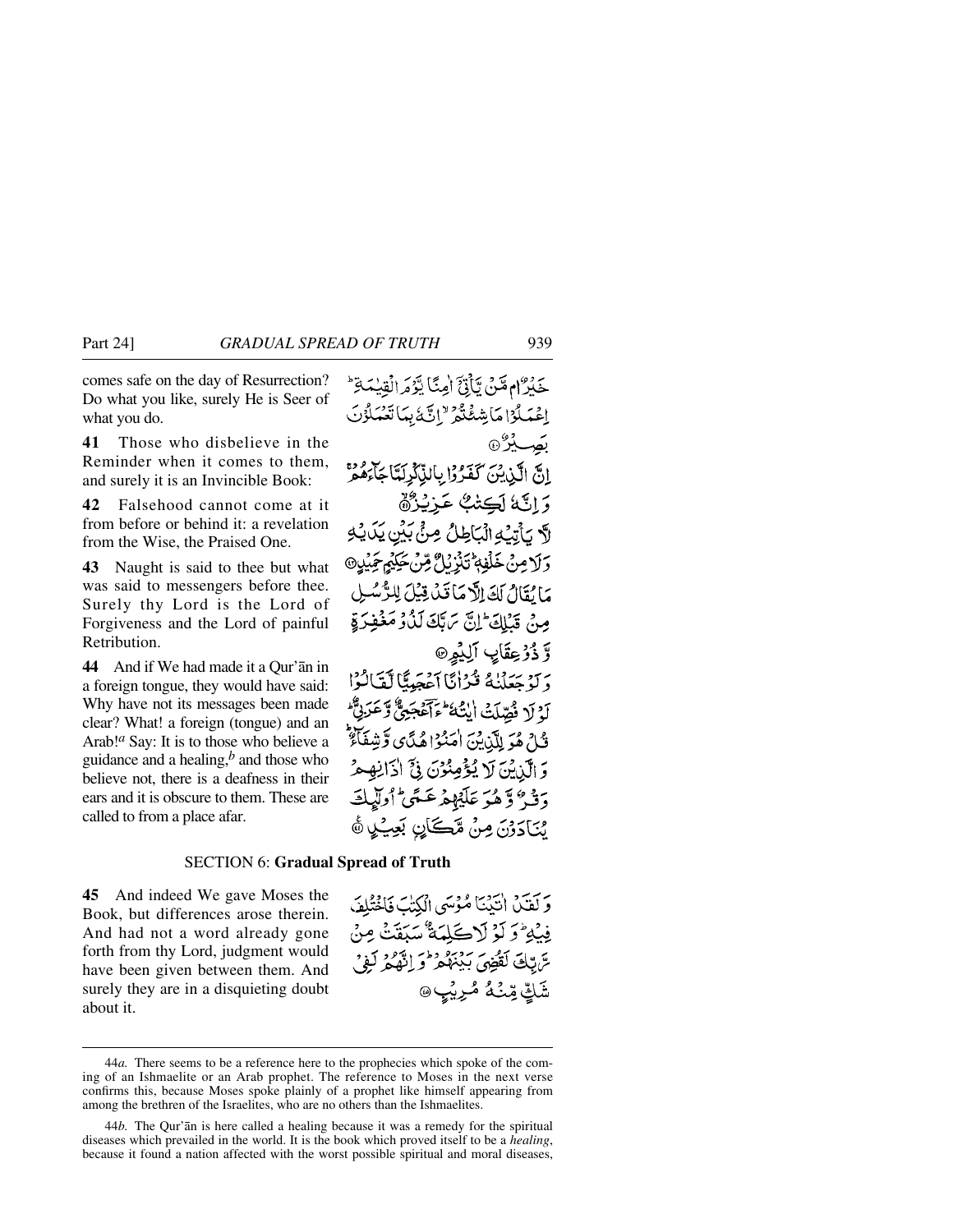**46** Whoever does good, it is for his own soul; and whoever does evil, it is against it. And thy Lord is not in the least unjust to the servants.

مَنْ عَمِلَ صَالِحًا فَـلِنَفْسِهِ وَ مَنْ أسآء فعليها ارائك بظلاهر للعبد

#### **Part 25**

**47** To Him is referred the knowledge of the Hour. And no fruit comes forth from its coverings, nor does a female bear or bring forth but with His knowledge. And on the day when He calls out to them: Where are My associates? they will say: We declare to Thee, not one of us can bear witness.

**48** And those whom they called upon before will fail them, and they will know that they cannot escape.

**49** Man tires not of praying for good, but, if evil touch him, he is despairing, hopeless.

**50** And if We make him taste mercy from Us after distress has touched him, he says: This is due to me,*<sup>a</sup>* and I think not that the Hour will come to pass; and if I am sent back to my Lord, I shall have sure good with Him. So We shall certainly inform those who disbelieve of what they do, and We shall make them taste of hard chastisement.

الَّذِي يُرَدُّ عِلْمُ السَّاعَةِ لَّ مَا تَخْرُجُ مِنْ ثَمَرْتِ مِّنْ أَكْمَامِهَا وَ مَانْغَصِلْ مِنْ أَنْفَىٰ دَلَا تَفَهَعُ إلَّا بِعِلْمِهِ وَيَوْمَ يُنَادِيْهِمْ آيْنَ شُرْكَاءِ فَاتَّقَالُوْٓا اٰذَتَّاكَةَ كَمَامِتَنَامِ دَخَيلٌ عَنْدُهِ مِيّاً كَانُوْا بِدَهِ وَدِيَ مِنْ قَبْلُ وَظَنَّوْاهَا لَهُمْ قِنْ مَّحِيْصٍ لَا يَسْتَعْرُ الْإِنْسَانُ مِنْ دُعَاءِ الْغَيْرِ دَ إِنْ مَّسَّدَكُمُ الشَّوُّ فَيَكُوسُ قَنُوطٌ ۞ دِ لَيِنْ أَذَقَنٰهُ بِحْبَيَةً مِّيَّا مِنْ بَعْبِ ضَرَّاءَ مَسَّتْهُ لَيَقُوْلَنَّ هٰذَا لِيٌّ وَ مَآ أَظُنُّ السَّاعَةَ قَالِمَةً نَوۡ لَـٰ بِنُّ تَّحْصَٰتُ إِلَىٰ رَبِّئَ إِنَّ لِىُ عِنْدَةُ لَلْحُسُوْعَ فَلَنْنَبِّئَنَّ الَّذِينَ كَفَرُوْا بِمَا عَمِلُوْا رَبَّنْ يُقَنَّهُمُ قِنْ عَذَابٍ غَلِيْظٍ ۞

and within less than a quarter of a century cleansed a whole country and a whole nation of all those diseases. Its healing effect, however, has not been limited to Arabia, and today there is no people on the surface of the earth that does not bear witness to the great healing power of the Qur'ån, which is so far-reaching in its effect that non-Muslims have benefited by it equally with Muslims.

<sup>50</sup>*a.* The words indicate man's ungratefulness for Divine blessings. He does not recognize Divine goodness in those gifts, but says "this is due to me", i.e., I have obtained it by my own exertion and I deserve it. And then he denies the Judgment.